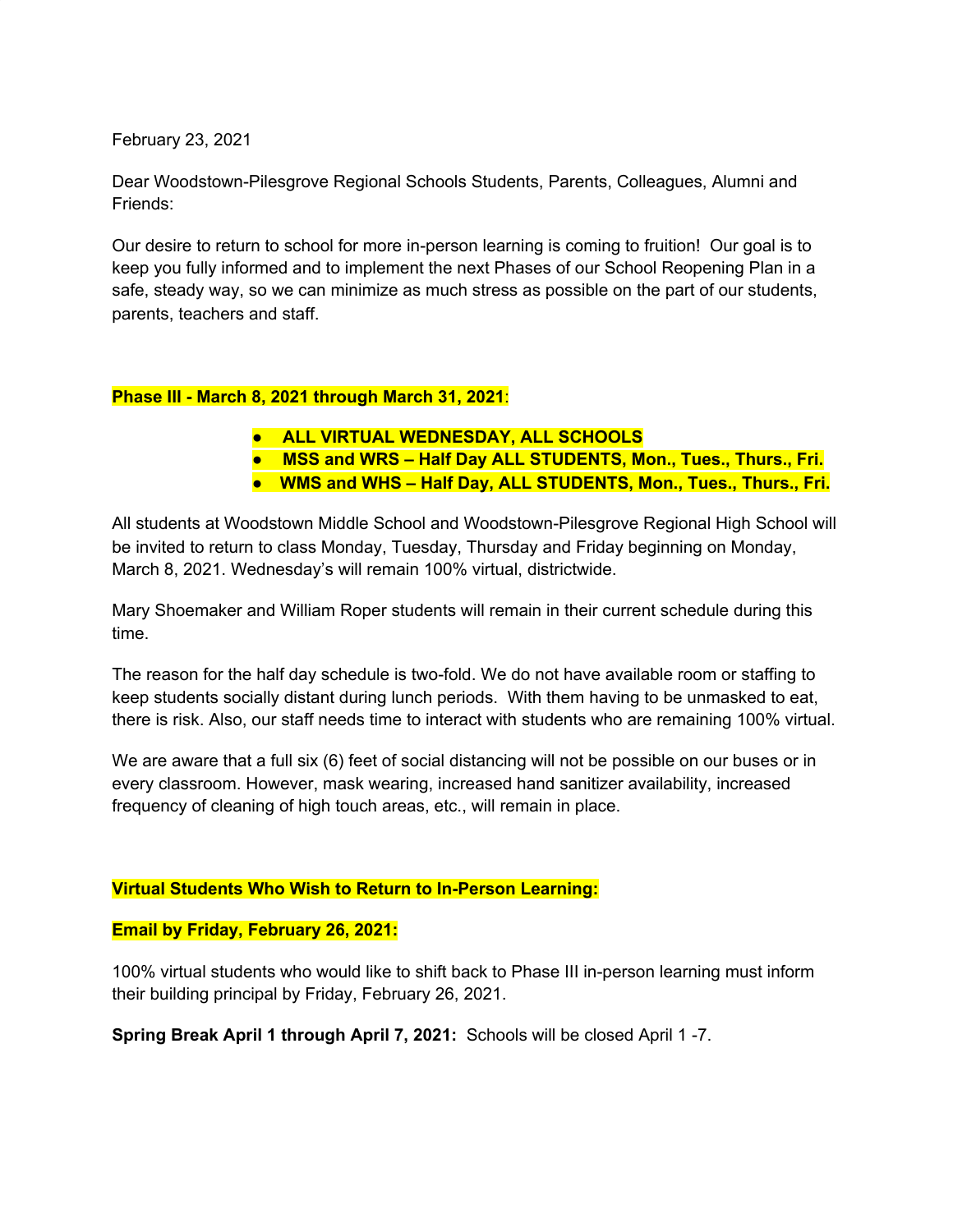### **100% Virtual Learning After Spring Break:**

## ● **100% VIRTUAL Learning, April 8 through April 16, 2021**

We must be proactive during these pandemic times to insure the successful continuation of in-person learning. Utilizing data gleaned from previous breaks, we will pivot to 100% virtual learning in the days immediately following Spring Break, from April 8<sup>th</sup> through April 16<sup>th</sup>. We are informing you of this virtual pivot NOW, so that you can plan. Our intent is to then move to the next Phase safely and strategically.

#### **Virtual Students Who Wish to Return to In-Person Learning:**

### **Email by Wednesday, March 31, 2021:**

100% virtual students who would like to shift back to Phase IV in-person learning must inform their building principal by Wednesday, March 31, 2021.

## **Phase IV – April 19, 2021 – June 17, 2021**

**● MSS and WRS – Five (5) Days per Week/Half Day ALL STUDENTS** ● **WMS and WHS – Five (5) Days per Week/Half Day, ALL STUDENTS**

We are committed to doing our best to keep our students in class, and need your help. Please keep your student home if they are ill. Please continue to communicate COVID-19 positive cases with our school nurses. The WPRSD works closely with the Salem County Department of Health regarding all required contact tracing and quarantining if there are COVID-19 cases. We will continue to use our local school data to make decisions in the best interest of our students and staff. The dates above are based on current data, and could change if COVID-19 cases dictate.

Thank you for your continued support, positivity and understanding as we strive to do what is best for ALL of our students and employees during these challenging times.

Educationally yours,

Ginny Grossman. Superintendent of Schools

\* \* \* \* \* \* \*

23 de febrero de 2021

Estimados estudiantes de escuelas regionales de Woodstown-Pilesgrove, padres, colegas, exalumnos y amigos: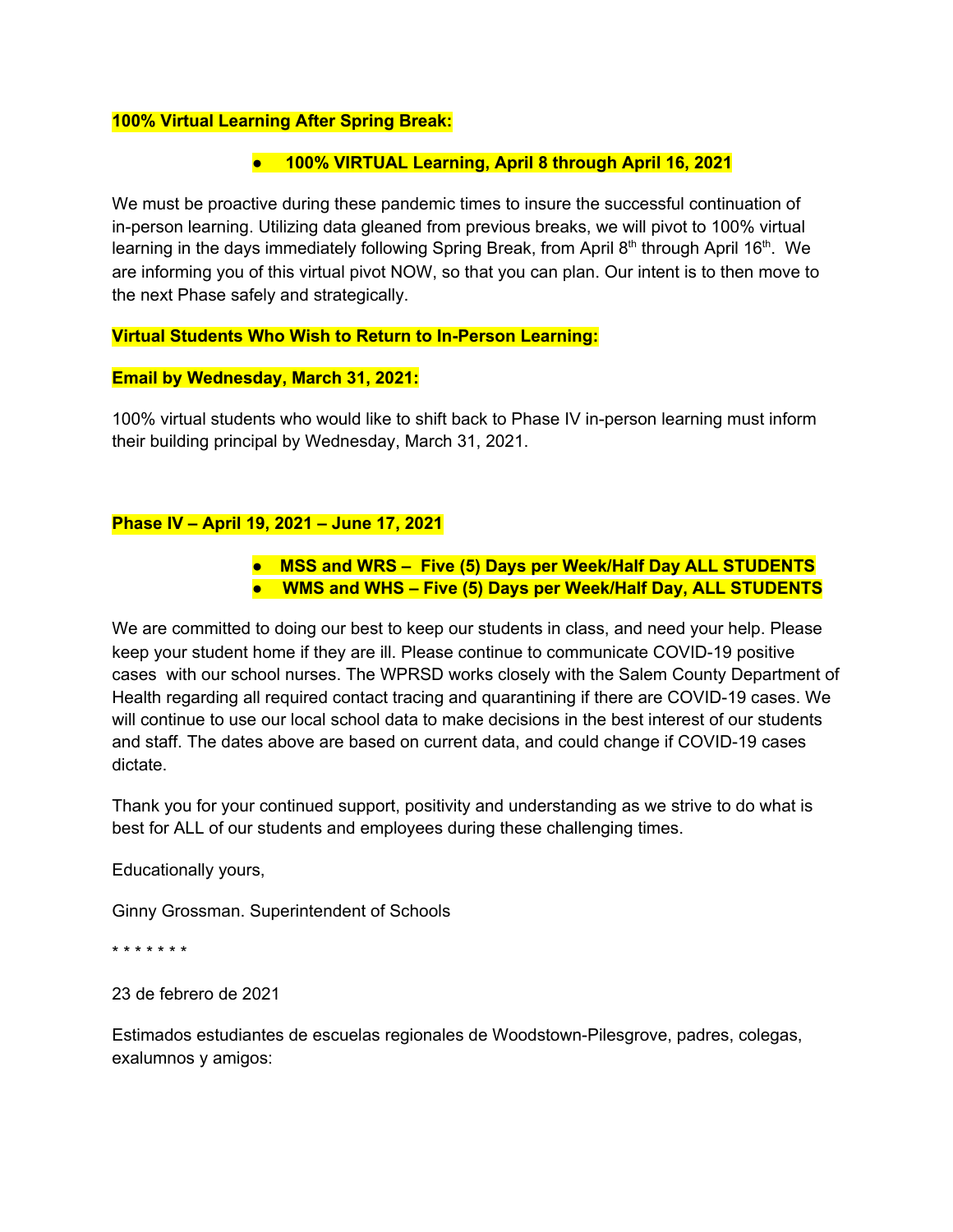¡Nuestro deseo de volver a la escuela para un aprendizaje más en persona está llegando a buen término! Nuestro objetivo es mantenerlo plenamente informado e implementar las próximas fases de nuestro Plan de Reapertura Escolar de una manera segura y constante, para que podamos minimizar tanto estrés como sea posible por parte de nuestros estudiantes, padres, maestros y personal.

## **Fase III - 8 de marzo de 2021 al 31 de marzo de 2021:**

- **● TODOS LOS MIÉRCOLES VIRTUALES, TODAS LAS ESCUELAS**
- **● MSS y WRS – Medio día TODOS LOS ESTUDIANTES, Lunes, Martes., Jueves, Viernes.**
- **● WMS y WHS – Medio día, TODOS LOS ESTUDIANTES, Mon., Tues., Thurs., Viernes.**

Todos los estudiantes de woodstown Middle School y Woodstown-Pilesgrove Regional High School serán invitados a regresar a clase lunes, martes, jueves y viernes a partir del lunes, 8 de marzo de 2021. El del miércoles seguirá siendo 100% virtual, en todo el distrito.

Los estudiantes mary shoemaker y William Roper permanecerán en su horario actual durante este tiempo.

La razón del horario de medio día es doble. No tenemos espacio o personal disponible para mantener a los estudiantes socialmente distantes durante los períodos de almuerzo. Con ellos teniendo que ser desenmascarados para comer, hay riesgo. Además, nuestro personal necesita tiempo para interactuar con los estudiantes que siguen siendo 100% virtuales.

Somos conscientes de que un total de seis (6) pies de distanciamiento social no será posible en nuestros autobuses o en cada aula. Sin embargo, el uso de máscaras, el aumento de la disponibilidad del desinfectante de manos, el aumento de la frecuencia de limpieza de las zonas de alto tacto, etc., permanecerán en su lugar.

## **Estudiantes virtuales que deseen volver al aprendizaje en persona:**

## **Correo electrónico antes del viernes 26 de febrero de 2021:**

Los estudiantes 100% virtuales que deseen volver a la Fase III de aprendizaje en persona deben informar a su director de edificios antes del viernes 26 de febrero de 2021.

**Vacaciones de primavera del 1 de abril al 7 de abril de 2021: Las escuelas permanecerán cerradas del 1 al 7 de abril.**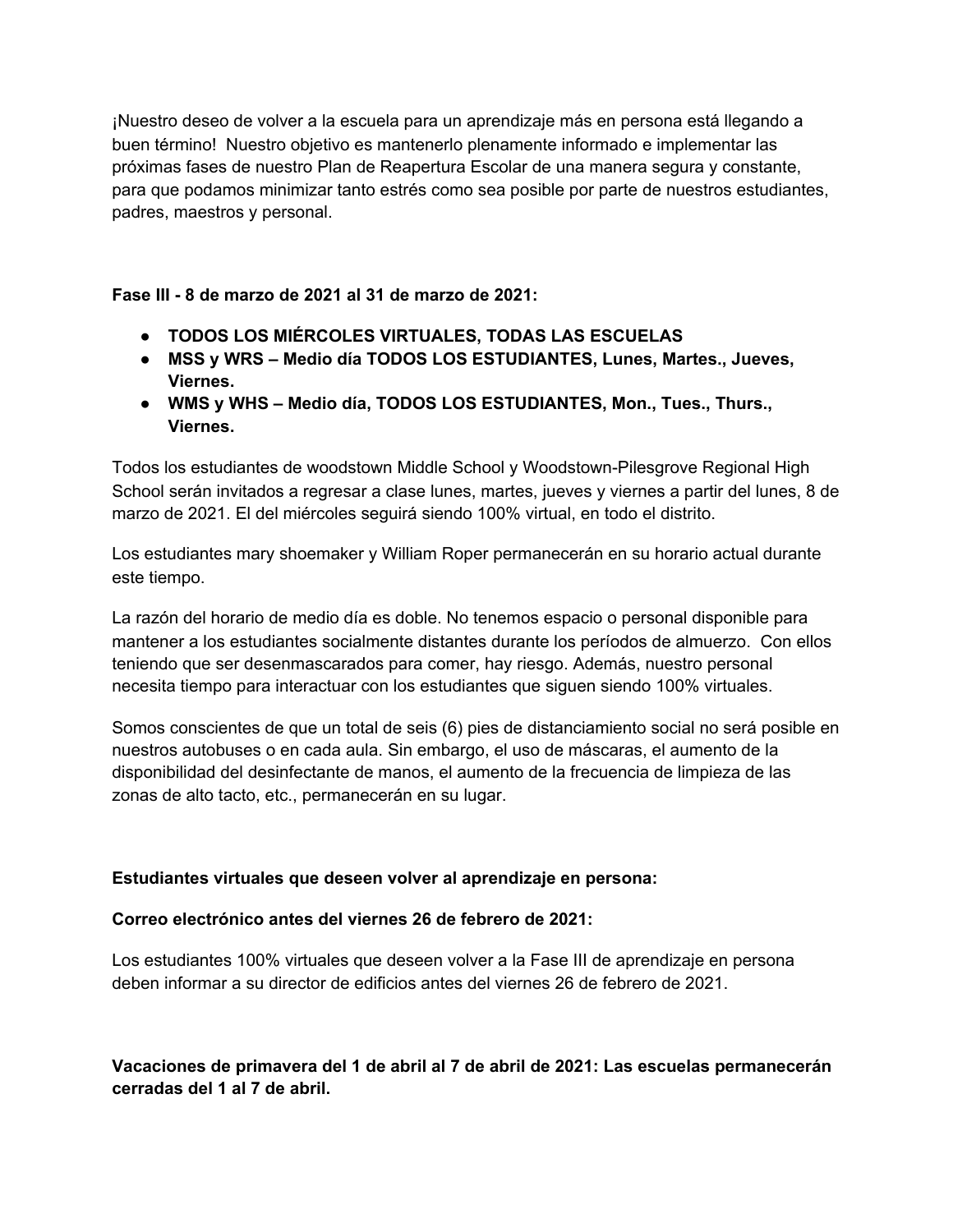# **Aprendizaje 100% virtual después de las vacaciones de primavera:**

# **● Aprendizaje 100% VIRTUAL, del 8 de abril al 16 de abril de 2021**

Debemos ser proactivos durante estos tiempos pandémicos para asegurar la continuación exitosa del aprendizaje en persona. Utilizando datos obtenidos de descansos anteriores, pivotaremos hacia el aprendizaje 100% virtual en los días inmediatamente posteriores a las vacaciones de primavera, del 8 de abril al 16 de abril. Le informamos de este pivote virtual AHORA, para que pueda planificar. Nuestra intención es pasar a la siguiente fase de forma segura y estratégica.

## **Estudiantes virtuales que deseen volver al aprendizaje en persona:**

# **● Correo electrónico antes del miércoles 31 de marzo de 2021:**

El 100% de los estudiantes virtuales que deseen volver a la Fase III de aprendizaje en persona deben informar a su director de edificios antes del miércoles 31 de marzo de 2021.

## **Fase IV – 19 de abril de 2021 – 17 de junio de 2021**

- **● MSS y WRS – Cinco (5) días por semana/medio día TODOS LOS ESTUDIANTES**
- **● WMS y WHS – Cinco (5) Días por semana/medio día, TODOS LOS ESTUDIANTES**

Estamos comprometidos a hacer todo lo posible para mantener a nuestros estudiantes en clase, y necesitamos su ayuda. Por favor, mantenga a su estudiante en casa si están enfermos. Por favor, continúe comunicando covid-19 casos positivos con nuestras enfermeras escolares. El WPRSD trabaja en estrecha colaboración con el Departamento de Salud del Condado de Salem con respecto a todo el rastreo y cuarentena de contactos requeridos si hay casos de COVID-19. Continuaremos utilizando nuestros datos escolares locales para tomar decisiones en el mejor interés de nuestros estudiantes y personal. Las fechas anteriores se basan en los datos actuales y podrían cambiar si dictan los casos COVID-19.

Gracias por su continuo apoyo, positividad y comprensión mientras nos esforzamos por hacer lo mejor para TODOS nuestros estudiantes y empleados durante estos tiempos difíciles.

Educativamente tuyo,

Ginny Grossman. Superintendente de Escuelas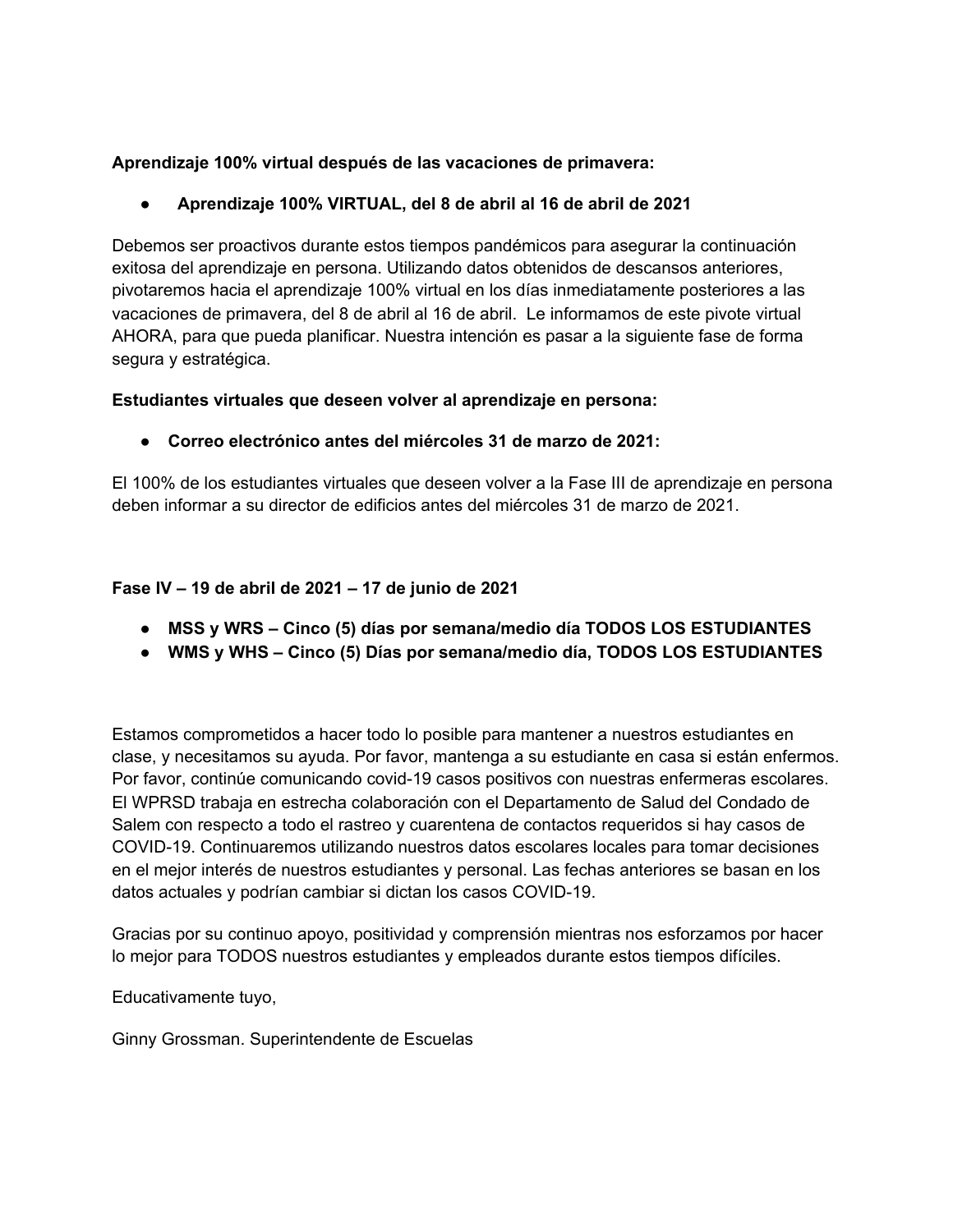| <b>William Roper Early Childhood Learning Center</b> |                                                                                                                                                                                                                                                                      |  |
|------------------------------------------------------|----------------------------------------------------------------------------------------------------------------------------------------------------------------------------------------------------------------------------------------------------------------------|--|
| February 26, 2021                                    | Deadline to email Ms. Cioffi to request return from virtual to<br>in-person learning.                                                                                                                                                                                |  |
| March 8-31, 2021                                     | Phase III: Half Day Inperson Learning ALL STUDENTS<br>Monday, Tuesday, Thursday, Friday<br>Morning PreKindergarten: 7:40 a.m.-10:40 a.m.<br>Afternoon PreKindergarten: 11:50 a.m.-2:40 p.m.<br>Kindergarten: 7:40 a.m. -12:10 p.m.<br>ALL STUDENTS VIRTUAL WEDNESDAY |  |
| March 31, 2021                                       | Deadline to email Ms. Cioffi request return from virtual to<br>in-person learning.                                                                                                                                                                                   |  |
| April 1-7, 2021                                      | <b>School Closed: Spring Break</b>                                                                                                                                                                                                                                   |  |
| April 8-16, 2021                                     | 100% Virtual Learning Period for ALL STUDENTS                                                                                                                                                                                                                        |  |
| April 19, 2021<br>June 17, 2021                      | Phase IV: Half Day Inperson learning ALL STUDENTS<br>Five (5) Days Per Week<br>Morning PreKindergarten: 7:40 a.m.-10:40 a.m.<br>Afternoon PreKindergarten: 11:50 a.m.-2:40 p.m.<br>Kindergarten: 7:40 a.m. -12:10 p.m.                                               |  |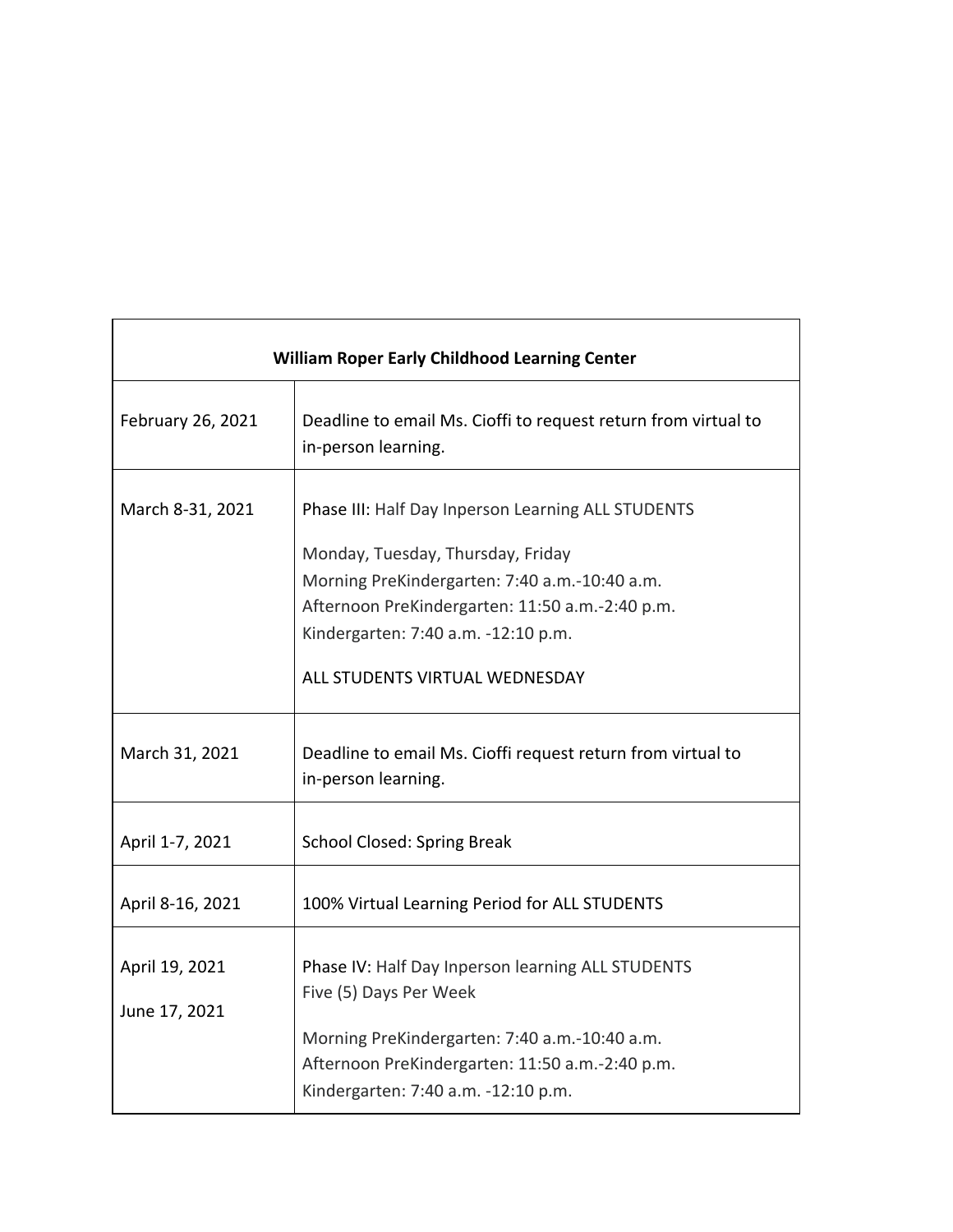| <b>Mary Shoemaker Elementary School</b> |                                                                                       |
|-----------------------------------------|---------------------------------------------------------------------------------------|
| February 26, 2021                       | Deadline to email Ms. Cioffi to request return from virtual to<br>in-person learning. |
| March 8-31, 2021                        | Phase III: Half Day Inperson learning ALL STUDENTS                                    |
|                                         | Monday, Tuesday, Thursday, Friday<br>Times: 7:35 a.m. - 12:05 p.m.                    |
|                                         | ALL STUDENTS VIRTUAL WEDNESDAY                                                        |
| March 31, 2021                          | Deadline to email Ms. Cioffi request return from virtual to<br>in-person learning.    |
| April 1-7, 2021                         | School Closed: Spring Break                                                           |
| April 8-16, 2021                        | 100% Virtual Learning for ALL STUDENTS                                                |
| April 19, 2021                          | Phase IV: Half Day ALL STUDENTS                                                       |
| June 17, 2021                           | Five (5) Days Per Week.                                                               |
|                                         | Times: $7:35$ a.m. $-12:05$ p.m.                                                      |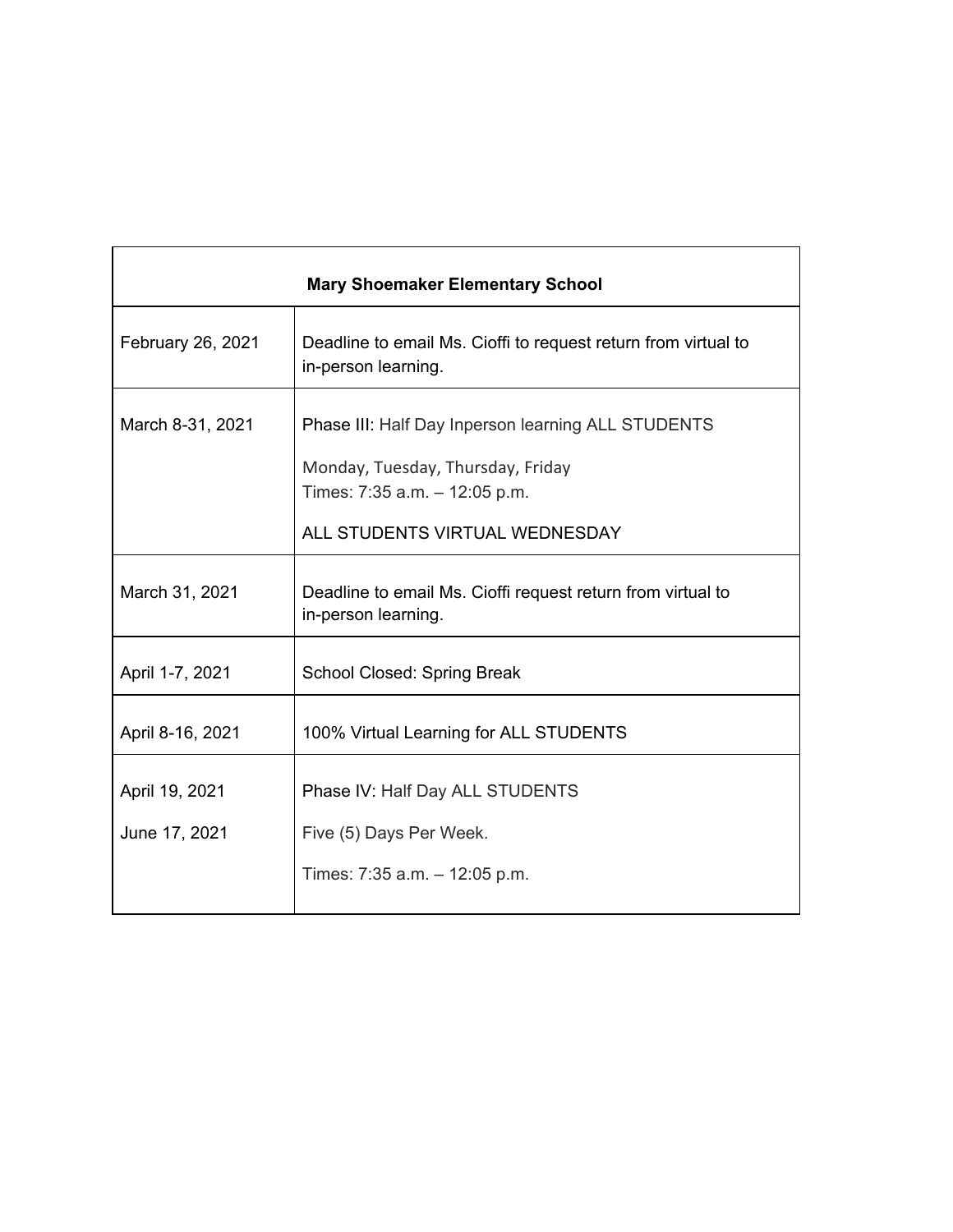| <b>Woodstown Middle School</b> |                                                                                           |  |
|--------------------------------|-------------------------------------------------------------------------------------------|--|
| February 26, 2021              | Deadline to email Mrs. Pessolano to request return from virtual to<br>in-person learning. |  |
| March 8-31, 2021               | Phase III: Half Day ALL STUDENTS, Mon., Tues., Thurs., Fri. -<br>ALL VIRTUAL WEDNESDAY    |  |
|                                | Times: 7:35 a.m. - 12:03 p.m.                                                             |  |
| March 31, 2021                 | Deadline to email Mrs. Pessolano request return from virtual to<br>in-person learning.    |  |
| April 1-7, 2021                | School Closed: Spring Break                                                               |  |
| April 8-16, 2021               | 100% Virtual Learning                                                                     |  |
| April 19- June 17,<br>2021     | Phase IV: Half Day ALL STUDENTS, Five (5) Days Per Week.<br>Times: 7:35 a.m. - 12:03 p.m. |  |

| Woodstown-Pilesgrove Regional High School |                                                                                        |  |
|-------------------------------------------|----------------------------------------------------------------------------------------|--|
| February 26, 2021                         | Deadline to email Mr. Senor to request return from virtual to<br>in-person learning.   |  |
| March 8-31, 2021                          | Phase III: Half Day ALL STUDENTS, Mon., Tues., Thurs., Fri. -<br>ALL VIRTUAL WEDNESDAY |  |